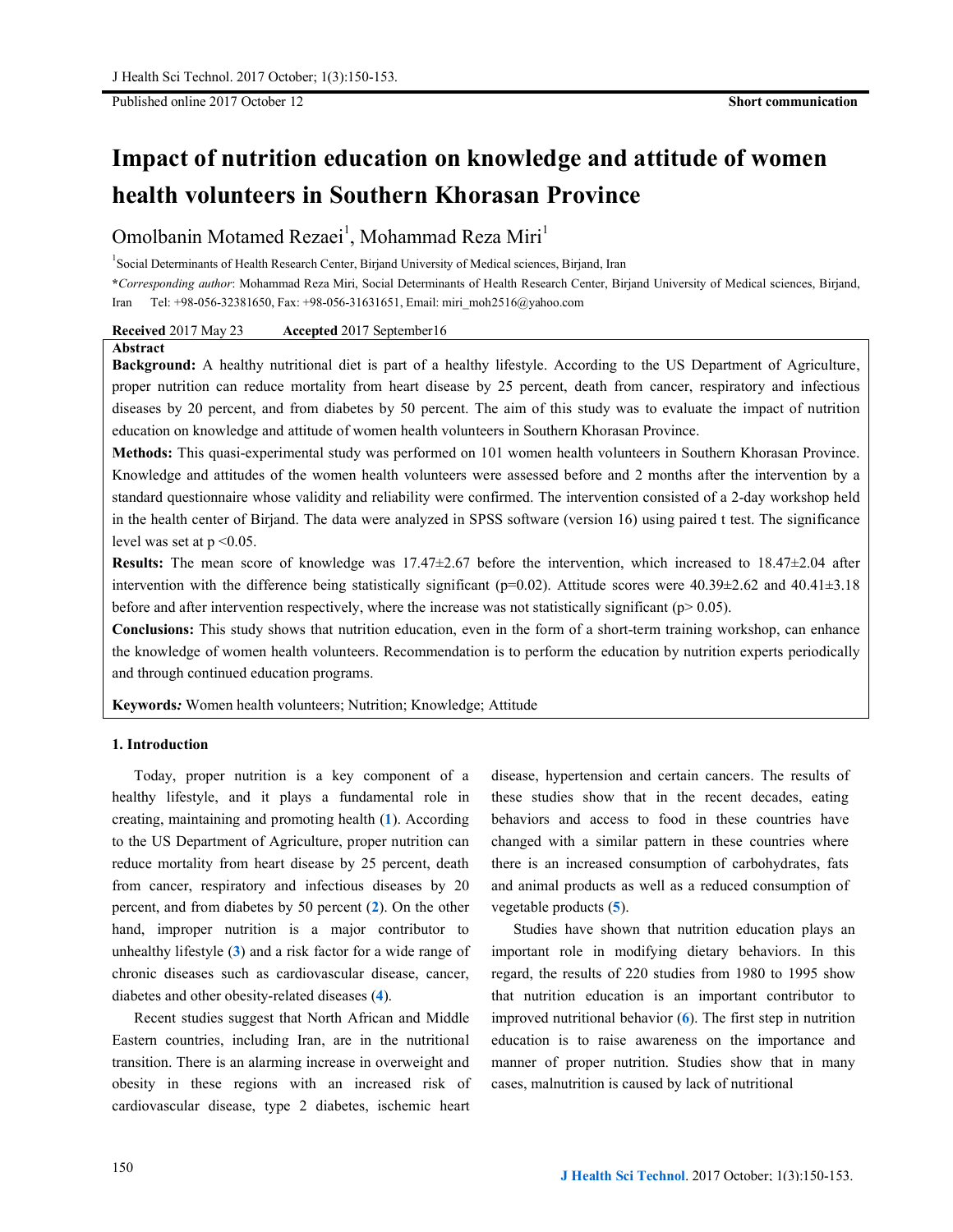knowledge. A study in Brazil found that obesity among children was associated with limited nutritional knowledge and unhealthy eating habits (**7**).

Given the significant role of proper nutrition in physical and mental health, it is urging to develop and implementcomprehensive programs in order to promote public awareness on proper nutritional strategies. Among groups that can play a vital role in raising knowledge about this issue are women health volunteers. Women health volunteers are the pioneers of public assistance and play a very significant role in communicating health concepts into society (**8**). They are in the heart of society and in constant contact with family members. Therefore, they can easily transfer health messages to the public. No doubt the first step to promote nutritional strategies by women health volunteers is that they stand as proper models with appropriate nutritional behaviors. For this reason, it seems that any kind of investment in order to raise knowledge and correct attitude of women health volunteers can be beneficial. Accordingly, this study aimed to determine the effect of nutrition education on knowledge about and attitude towards healthy nutrition of women health volunteers in Southern Khorasan Province.

# **2. Methods**

In this quasi-experimental study, 110 women health volunteers were incorporated by census. They worked in Birjand, Qaen, Nehbandan and Sarayan health centers affiliated with Birjand University of Medical Sciences. The data collection instrument consisted of a standard questionnaire that assessed the knowledge about and attitudes towards nutrition. It was comprised of three sections. The first section covered demographic characteristics of the participants including their age and education. The second section assessed knowledge (25 items with multiple-choiceresponses). An incorrect response scored 0, while a correct response scored 1. The third section of the questionnaire contained 9 items related to attitude and was designed based on the five-point Likert scale (strongly agree to strongly disagree). The questionnaire was evaluated and approved in terms of content validity by a team of dietitian nutritionists and health educators. To test reliability, test-retest method was used whereby the questionnaire was completed by 20 women health volunteers and recompleted two weeks later. The correlation between the mean scores in the two administrations was good (r=0.06) and showed a satisfactory reliability of the instrument.After the initial pre-test, the interventional workshop was held by health and nutrition experts for two days. Contents included 1) Food groups and micronutrients, 2) the importance of complementary nutrition in pediatric developmental disorders and growth, 3) prevention of micronutrient deficiencies, and 4) complications of diseases caused by poor nutrition. Two months after the intervention, the questionnaire was completed again. Thereafter, the questionnaires were coded and the data were analyzed in SPSS software (version 16) using paired t test. The significance level was set at  $p<0.05$ .

# **3. Results**

The mean age of the participants was  $31.28 \pm 7.72$ years with a minimum of 17 and maximum age of 60 years. The majority had a high school diploma or below (87.6%). According to the results, the intervention had a significant effect on raising knowledge of women health volunteers in terms of healthy nutrition (P=0.01). Attitude scores were  $40.39 \pm 2.62$  and  $40.41 \pm 3.18$  before and after intervention respectively, where the increase was not statistically significant ( $p > 0.05$ ) (Table 1).

| Table 1: Comparison of mean scores of knowledge and attitude of women health volunteers terms of nutrition before and after intervention |                            |       |                           |                      |
|------------------------------------------------------------------------------------------------------------------------------------------|----------------------------|-------|---------------------------|----------------------|
| <b>Variable</b>                                                                                                                          |                            | Mean  | <b>Standard deviation</b> | <b>Paired t test</b> |
| Knowledge                                                                                                                                | <b>Before intervention</b> | 17.47 | 2.67                      | $T = 2.60$           |
|                                                                                                                                          | After intervention         | 18.48 | 2.04                      | $P=0.01$             |
| Attitude                                                                                                                                 | <b>Before intervention</b> | 40.39 | 2.61                      | $T = 3.108$          |
|                                                                                                                                          | After intervention         | 40.41 | 3.18                      | $P=0.823$            |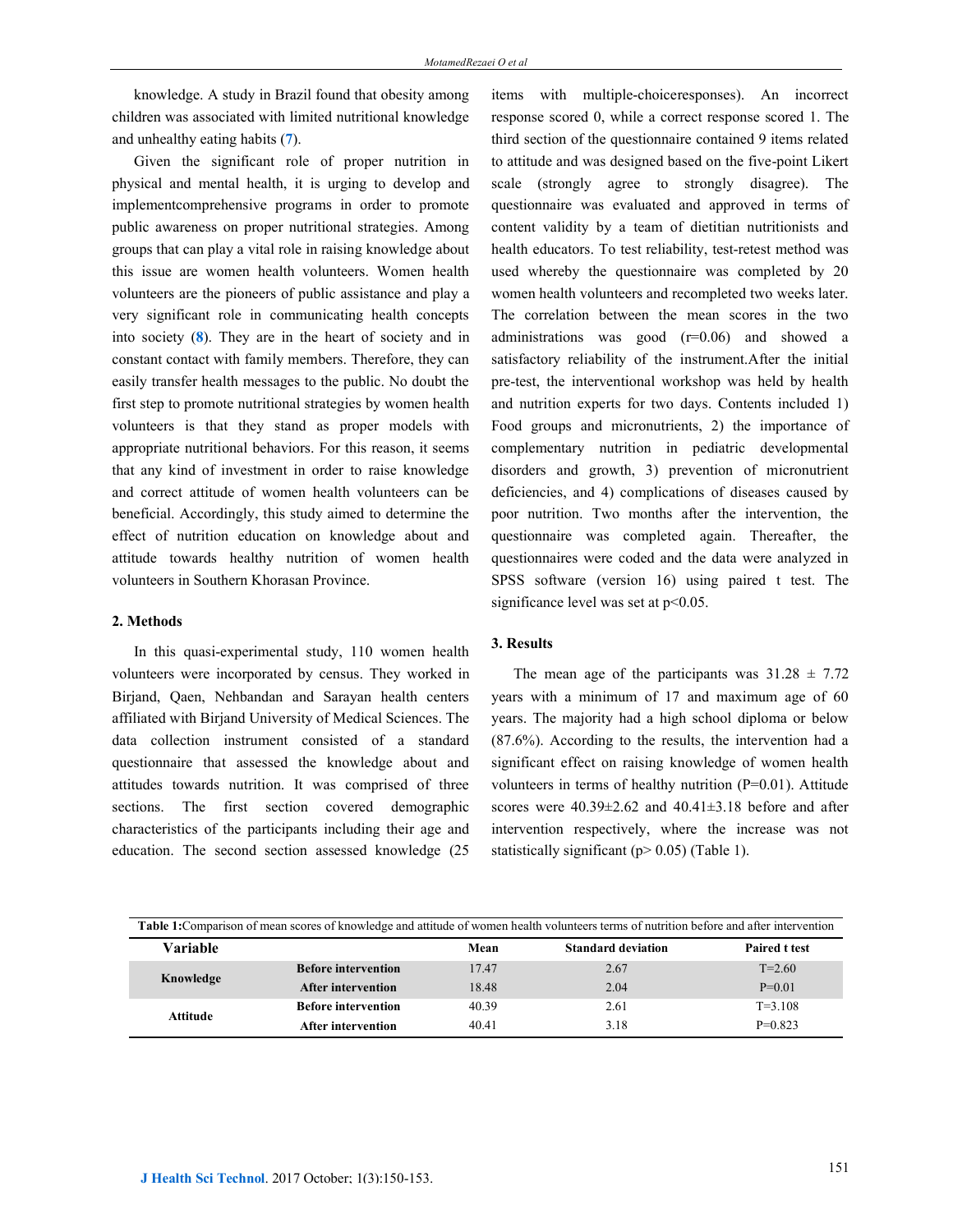# **4. Discussion**

The aim of this study was to evaluate the effect of nutrition education on knowledge and attitude of women health volunteers in Southern Khorasan Province concerning healthy nutrition. The results of this study showed that the educational program significantly improved knowledge of women health volunteers but had no effect on their attitude.

Ineffectiveness of this educational intervention on attitude seems logical as the present intervention was a twoday workshop performed within a short period of time. Thus, due to the short length of the training as well as the large number of participants per training session, the influence on the attitude as an attititudenal and belief construct has been a difficult task. Results of other studies have demonstrated the effectiveness of education on improvement of knowledge, attitude and performance of women health volunteers (**9,10**). For example, Shojaezadehetal. studied the effect of education besed on Health Belief Model on empowerment of women health volunteers in Khorramabad in terms of osteoporosis prevention. The results of their study demonstrated the effectiveness of the educational intervention in promotion of knowledge and attitude scores (**9**).

Improved nutritional knowledge and change in nutritional attitude will lead to behavior change of women health volunteers. This means that correct nutritional behavior replaces inappropriate nutritional behaviors (**11**). On the other hand, results from other studies indicate a need to hold regular educational and health courses for women health volunteers (**12**).

Thus, it is recommended that in educational programs designed for women health volunteers, specific trainingbe considered on nutrition and taught by nutritionists. Moreover, as culture plays a key role in nutrition education and since eating habits and behaviors differ in different societies, further research on nutrition principles and nutrition in vulnerable groups can be suggested for the target group of women health volunteers because they act as a significant element that can influence urban families and improve urban health.

# **5. Conclusion**

Comparison of the mean scores of knowledge on nutrition among women health volunteers before and after intervention showed that the intervention was fruitful, suggesting the need for different educational programs for women health volunteers. Recommendation is to perform the education by dietitian nutritionists periodically and through continued education programs.

# **6. Acknowledgements**

Hereby, we appreciate the valuable support and cooperation of vice-chancellery for research in Birjand University of Medical Sciences and express our gratitude to all participating health providerswho contributed to this study.

#### **7. Contributors**

Mrs Motamed Rezaei designed the study and wrote the first draft of the manuscript. Dr Miri was responsible for data analysis. All authors reviewed and approved the final manuscript.

# **Conflict of Interest**

The authors declare that they have no conflict of interest.

#### **References**

- 1. Khazaie Pool M, Ebadi Azar F, Solhi M, Asadi Lari M, Abdi N. A Study in the effect of Education Through Health Belief Model on the Perceptions of Girl Students in Primary School about Breakfast and Snack in Noshahr-2007. Toloo-E-Behdasht. 2008;7(1-2):51-63. [Persian]
- 2. Davari S, Dolatian M, Maracy MR, Sharifirad G, Safavi SM. The Effect of A Health Belief Model (HBM)- based Educational Program on the Nutritional Behavior of Menopausal Women in Isfahan. Iran J Med Educ. 2011;10(5):1263-72. [Persian]
- 3. Keshavarz Z, Simbar V, Ramezankhani A. Effective Factors on Nutritional Behavior of Female Workers Based On "Integrated Model of Planned Behavior and Self-efficacy": A Qualitative Approach. Hakim Res J. 2010;13(3):199-209. [Persian]
- 4. Bahadori-Monfared A, Keramati AA, Moazzami-Sahzabi J, Mohamadi F, Farsar AR. The Impact of Education on Nutritional Behavior Change among Clients of Sardar-Jangal Health Center in 2012. Community Health. 2014;1(1):62-8. [Persian]
- 5. Jessri M, Mirmiran P, Golzarand M, Rashidkhani B, Hosseini-Esfahani F, Azizi F. Comparison of trends in dietary pattern in Iran, Middle Eastern and North African countries from 1961 to 2005. Pajoohandeh. 2011;16(1):1-10. [Persian]
- 6. Contento IR, RandellJS, Basch CE. Review and analysis of evaluation: measures used in nutrition education intervention research. J Nutr Educ Behav. 2002;34(1):2-25.